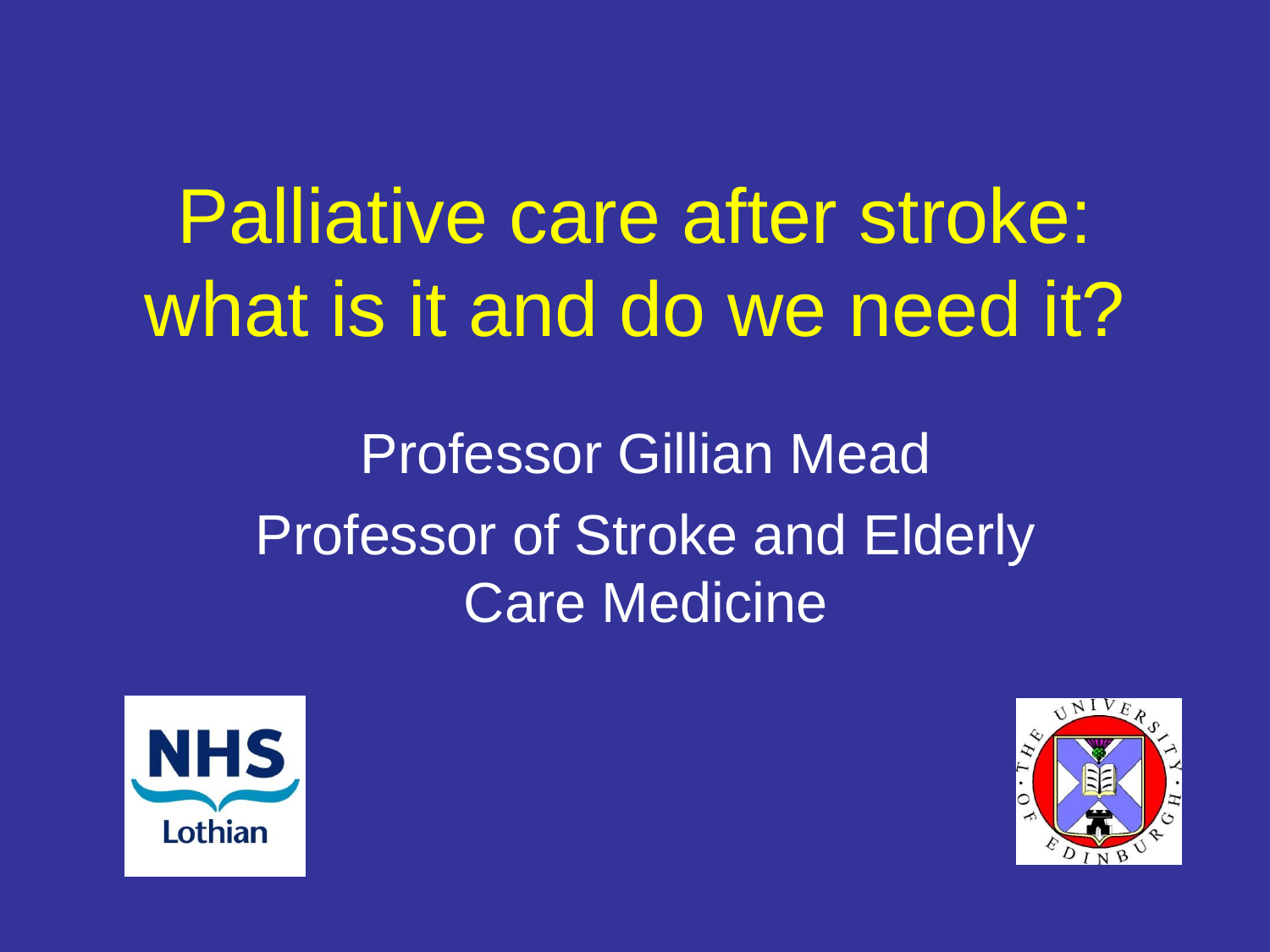### Palliative care after stroke

- What is palliative care?
- Is it needed in stroke?
- What should a 'palliative care intervention' include?
- What outcome should be used to measure the effectiveness of palliative care?
- Future research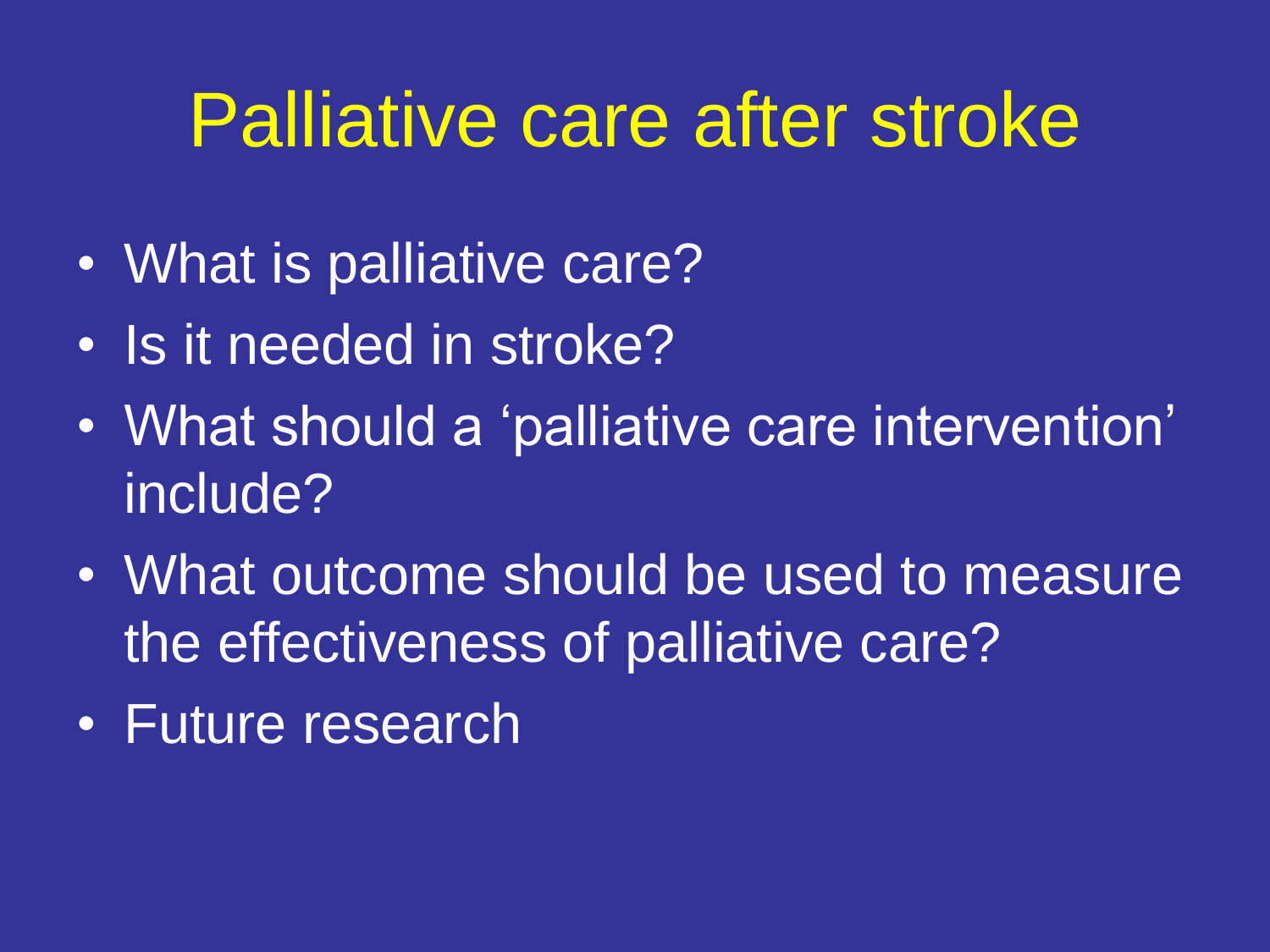## Palliative care is:

An **approach** that improves the quality of life of patients and their families facing the problems associated with **life-threatening**  illness, through the prevention and relief of suffering by means of **early** identification and impeccable assessment and treatment of **pain and other problems, physical, psychosocial and spiritual**." *WHO (2013)*

- Approach
- Life threatening
- Early
- Four dimensions of need: pain, physical, psychosocial, spiritual

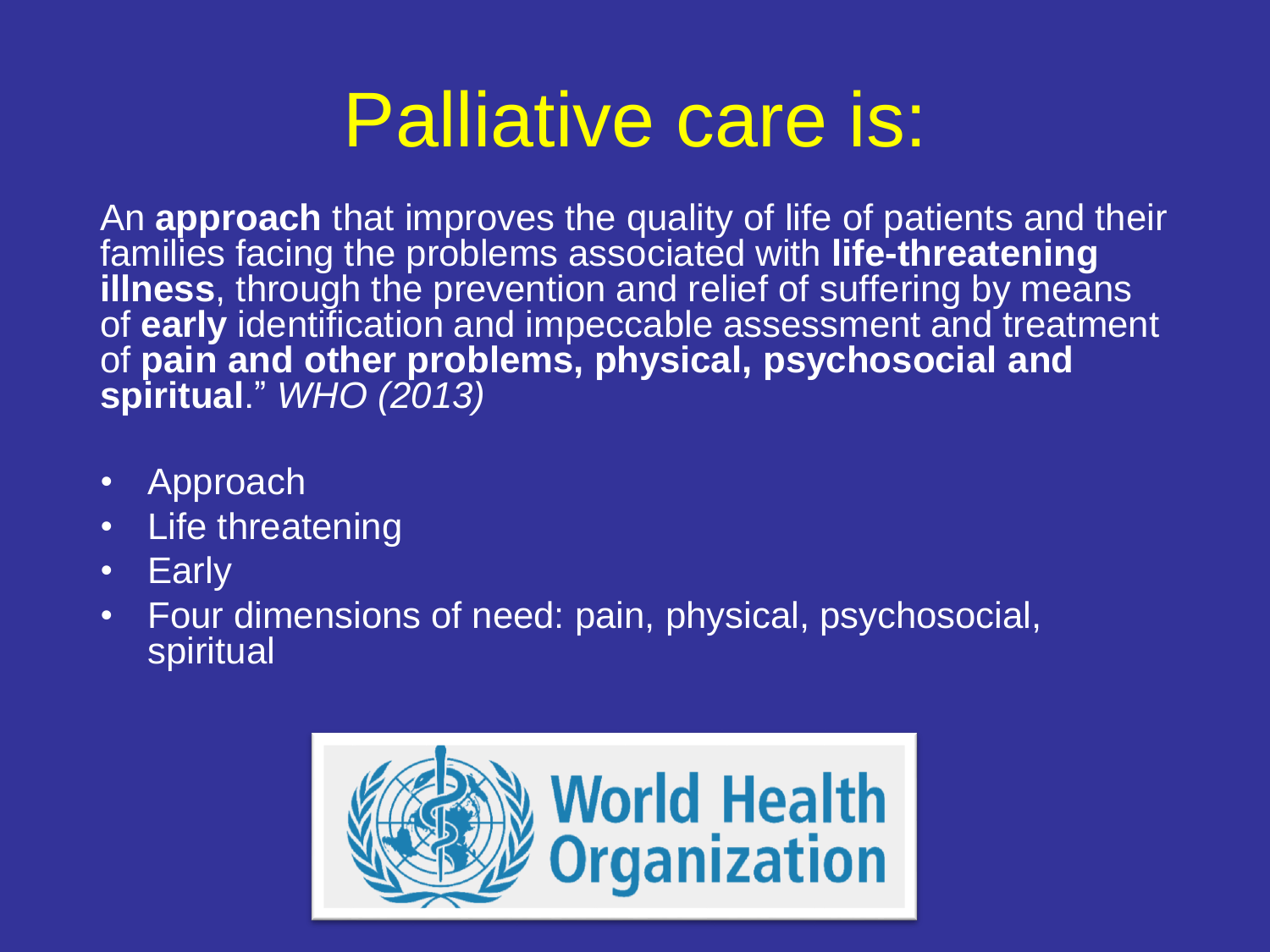### **Severe acute brain injury leads to early death or survival with severe disability**



Claire J Creutzfeldt et al. BMJ 2015;351:bmj.h3904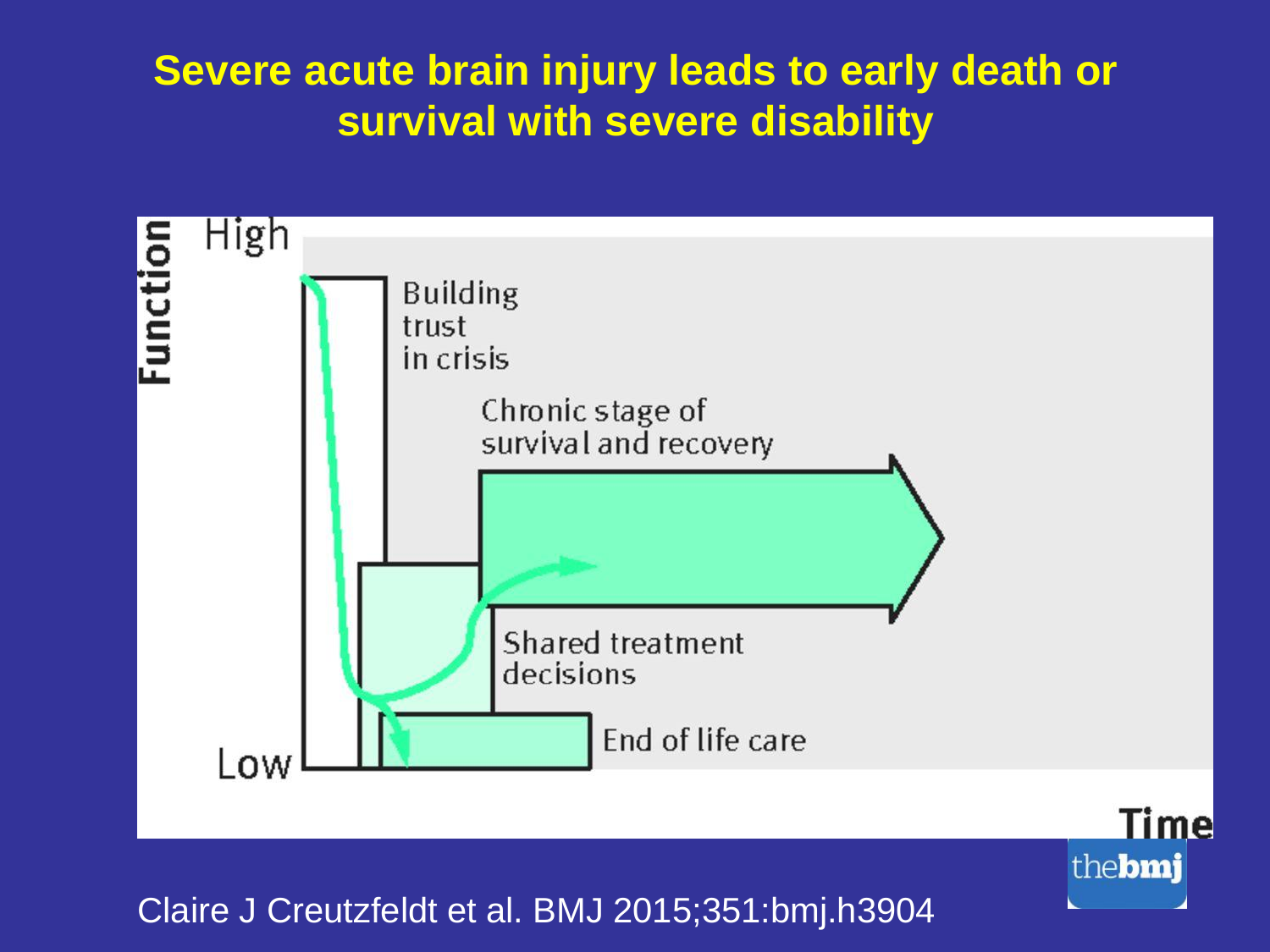### Death OR survival with severe disability often determined by early decisions about treatment



#### CT brain images: severe stroke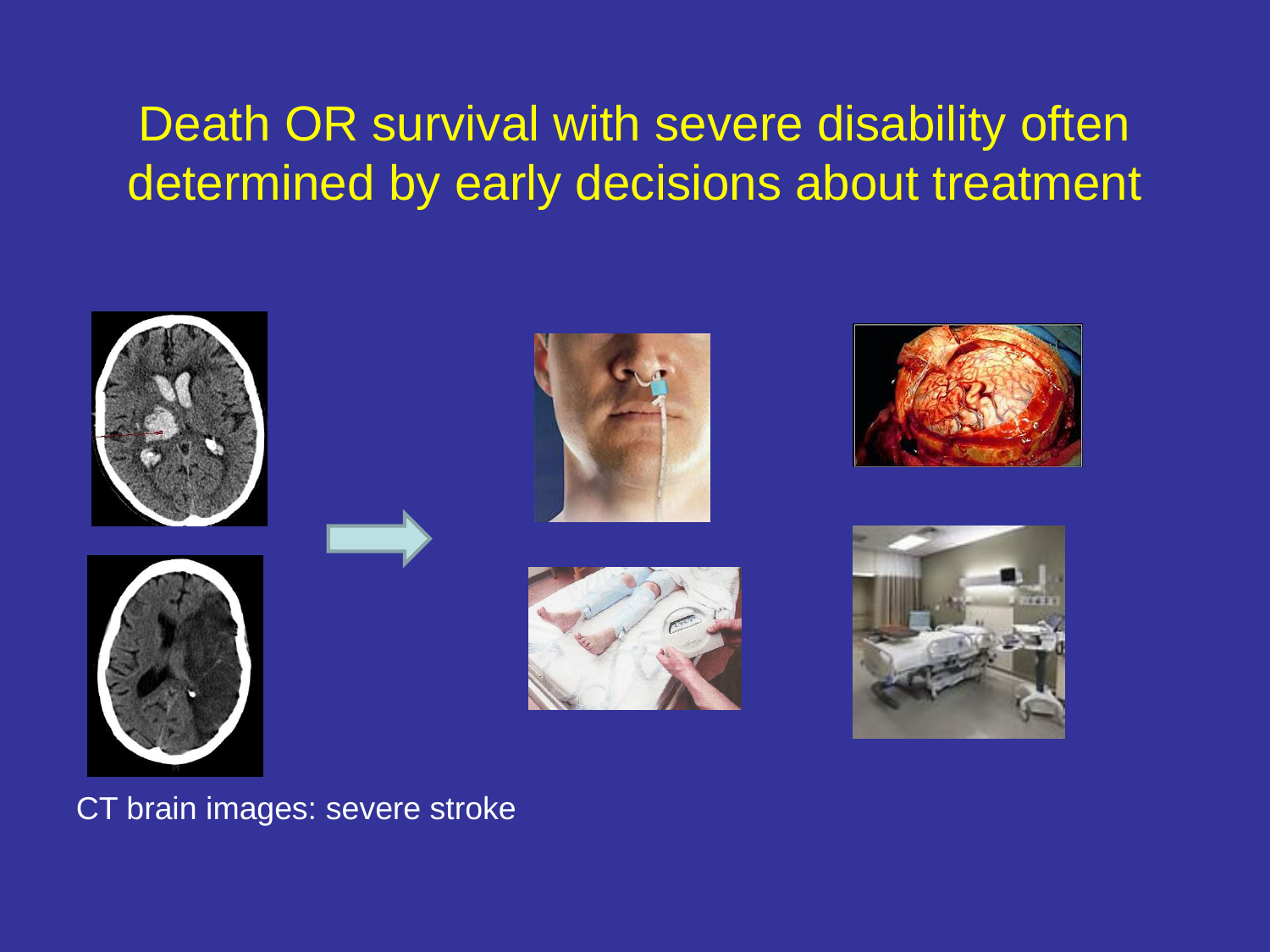# Do we already provide palliative care after stroke?

| <b>WHO definition</b>                                             | <b>Stroke care</b> |
|-------------------------------------------------------------------|--------------------|
| Approach (to improve quality<br>of life of patients and families) | Yes (mostly)       |
| Life threatening illness                                          | Yes                |
| Early                                                             | Yes                |
| Needs:<br>Pain<br><b>Physical</b><br>Psychosocial<br>Spiritual    | Yes (mostly)       |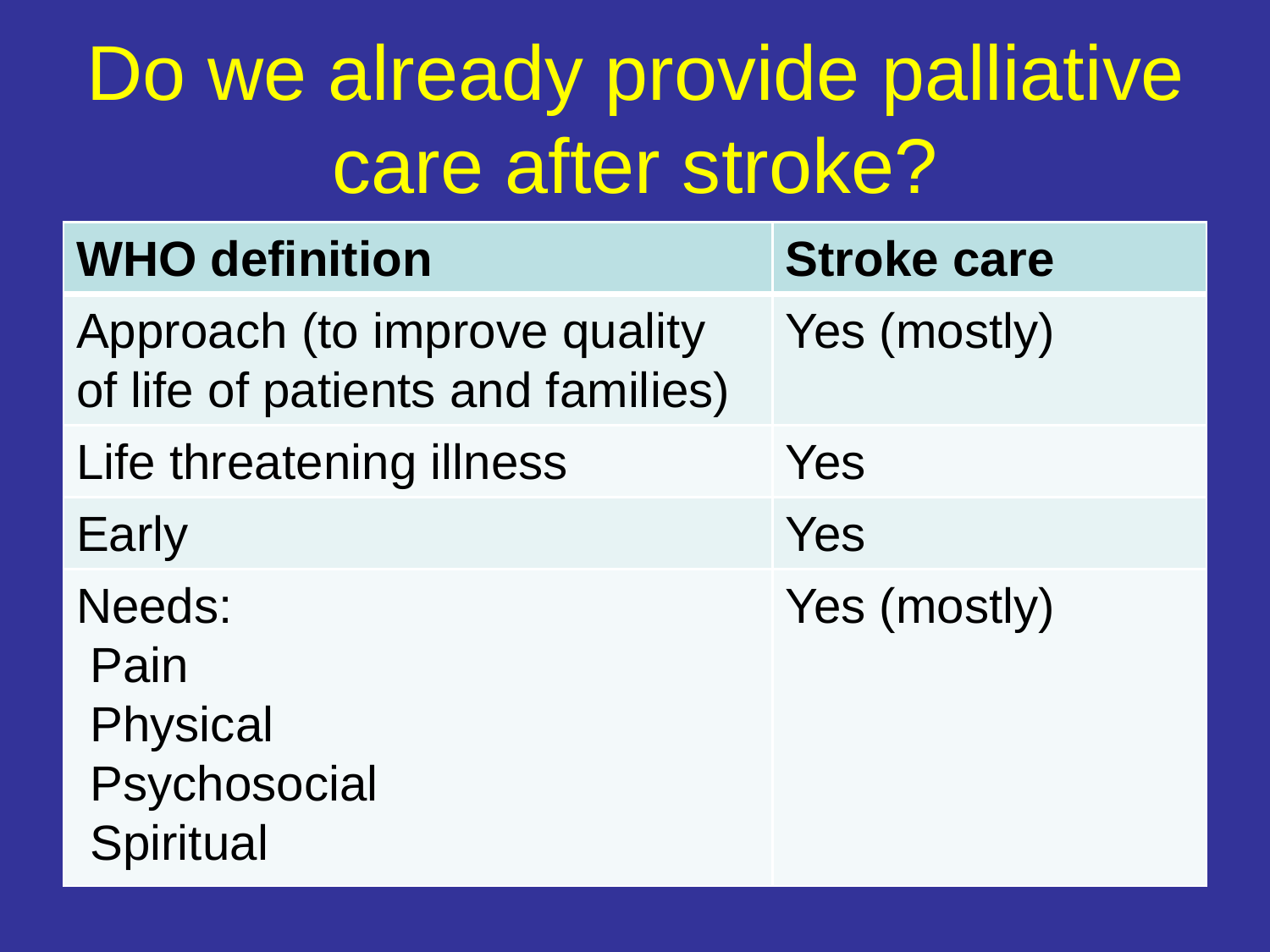### So, what are the experiences of palliative care after acute severe stroke?

**RESEARCH** 

#### **Outcomes, experiences and palliative care** in major stroke: a multicentre, mixed-method, longitudinal study

Marilyn Kendall MA PhD, Eileen Cowey MN PhD, Gillian Mead MD, Mark Barber MD, Christine McAlpine MBChB, David J. Stott MD, Kirsty Boyd PhD, Scott A. Murray MD

■ Cite as: CMAJ 2018 March 5;190:E238-46. doi: 10.1503/cmaj.170604

See related article at www.cmaj.ca/lookup/doi/10.1503/cmaj.170956

#### **ABSTRACT**

**BACKGROUND:** Case fatality after total anterior circulation stroke is high. Our objective was to describe the experiences and needs of patients and caregivers, and to explore whether, and how, palliative care should be integrated into stroke care.

**METHODS:** From 3 stroke services in Scotland, we recruited a purposive sample of Index questionnaires were completed after interviews. We also conducted a data linkage study of all patients with anterior circulation stroke admitted to the 3 services over 6 months, which included case fatality, place of death and readmissions.

**RESULTS:** Data linkage ( $n = 219$ ) showed that 57% of patients with total anterior

ers faced death or a life not worth living. Those who survived felt grief for a former life. Professionals focused on physical rehabilitation rather than preparation for death or limited recovery. Future planning was challenging. "Palliative care" had connotations of treatment withdrawal and imminent death.

#### Kendall et al CMAJ 2018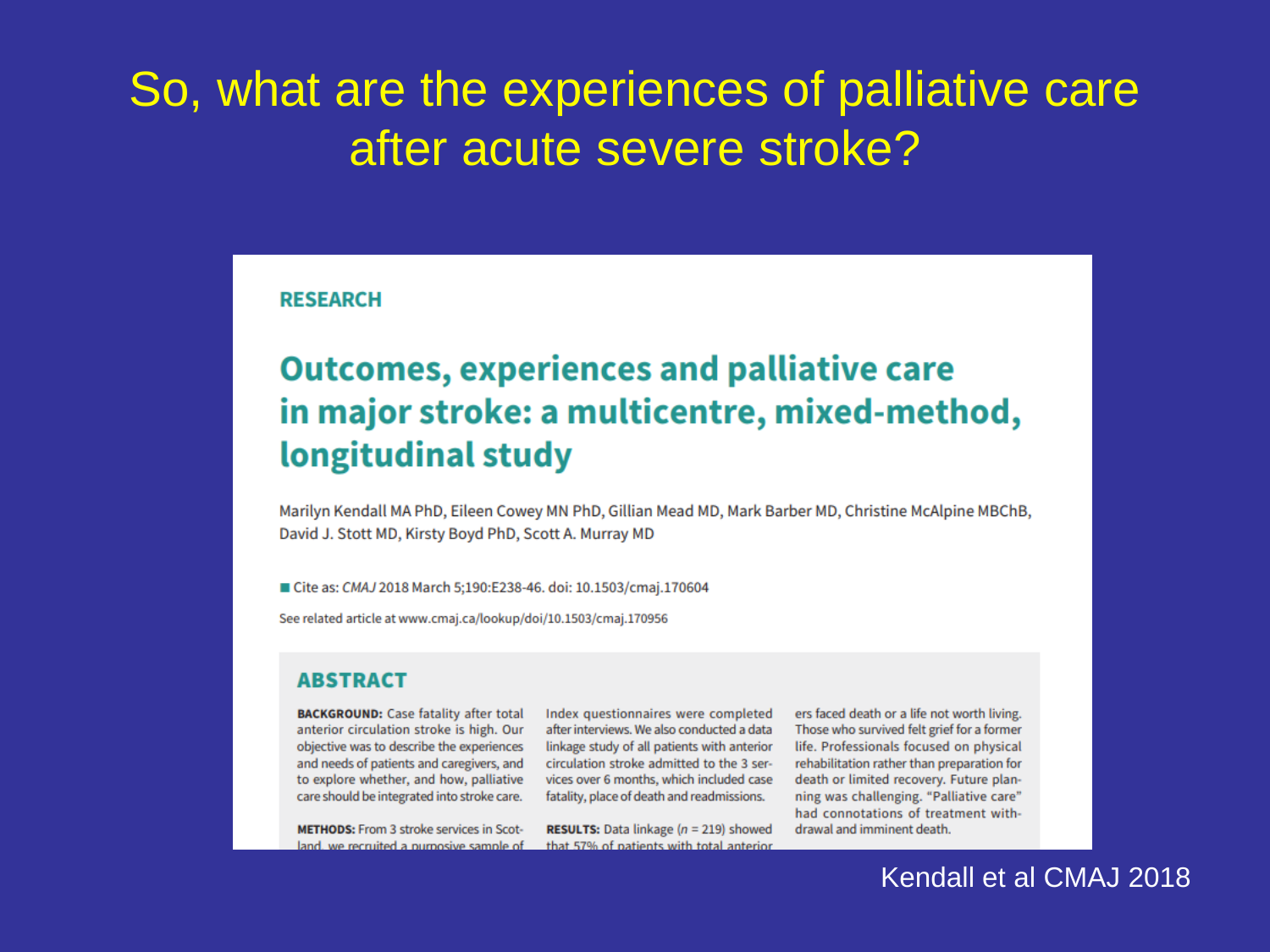# Longitudinal mixed methods study

- Data linkage (Scottish Stroke Care Audit, National Records data)
	- Glasgow, Lanarkshire and Lothian
	- All patients with Total anterior circulation strokes (TACS), three ASUs, during the same 6/12 recruitment to qualitative study

### • Serial qualitative interviews

- Patients, nominated informal carers and health care professionals
- Six weeks, six months and one year after index stroke/post-bereavement
- Questionnaire data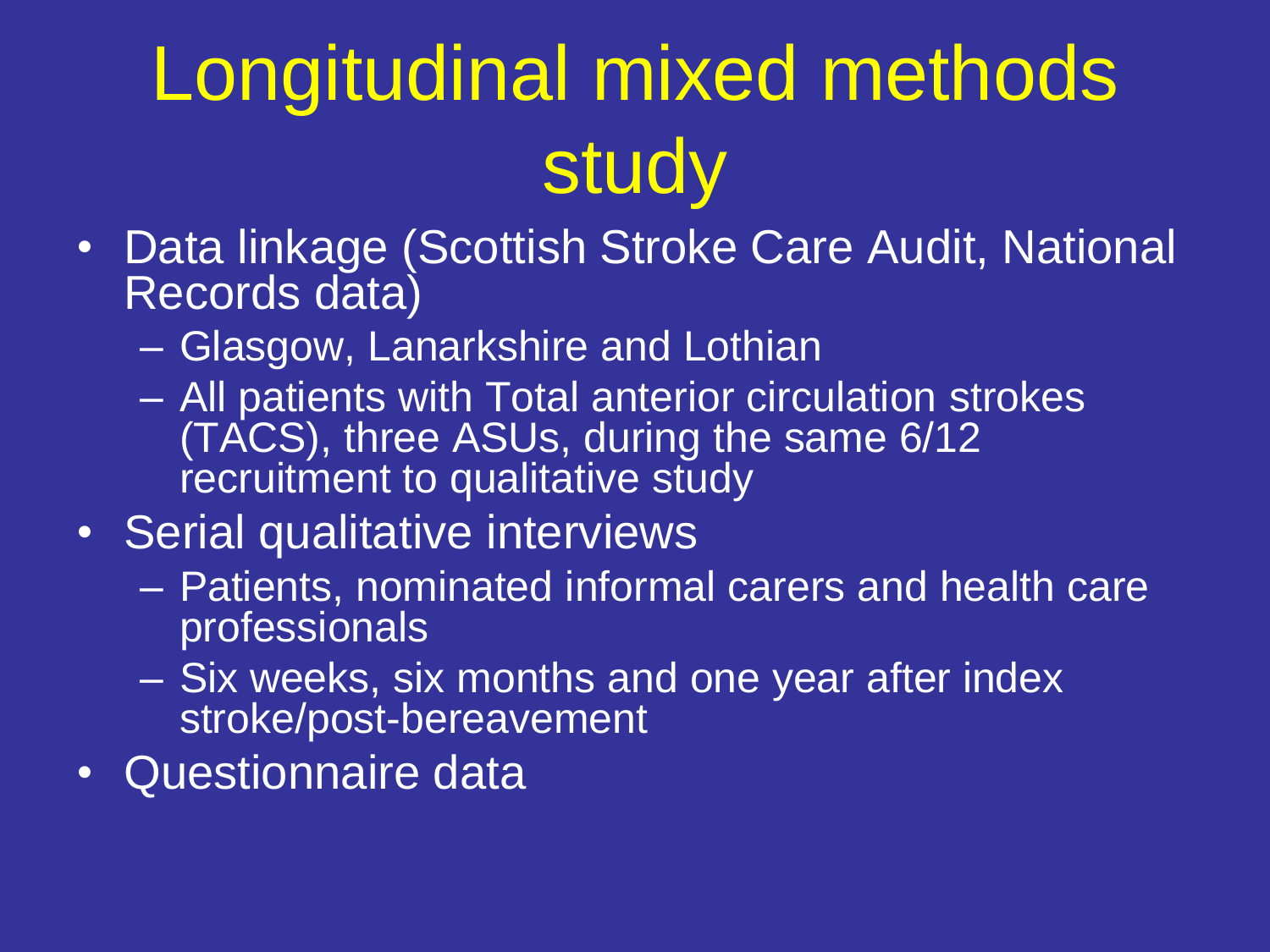# Data linkage: 219 TACS

- 132 (**60.3%**) died within a year
- Cause of death
	- Cerebrovascular disease 80 (60.6%)
	- Heart disease 33 (25%)
	- Cancer 5 (3.8%)
	- Other 14 (10.6%)
- Place of death
	- NHS Hospital (during admission for stroke) 98 (74.2%)
	- NHS Hospital (readmission) 23 (17.4%)
	- Home for elderly/nursing home 7 (5.3%)
	- Non-institutional 4 (3%)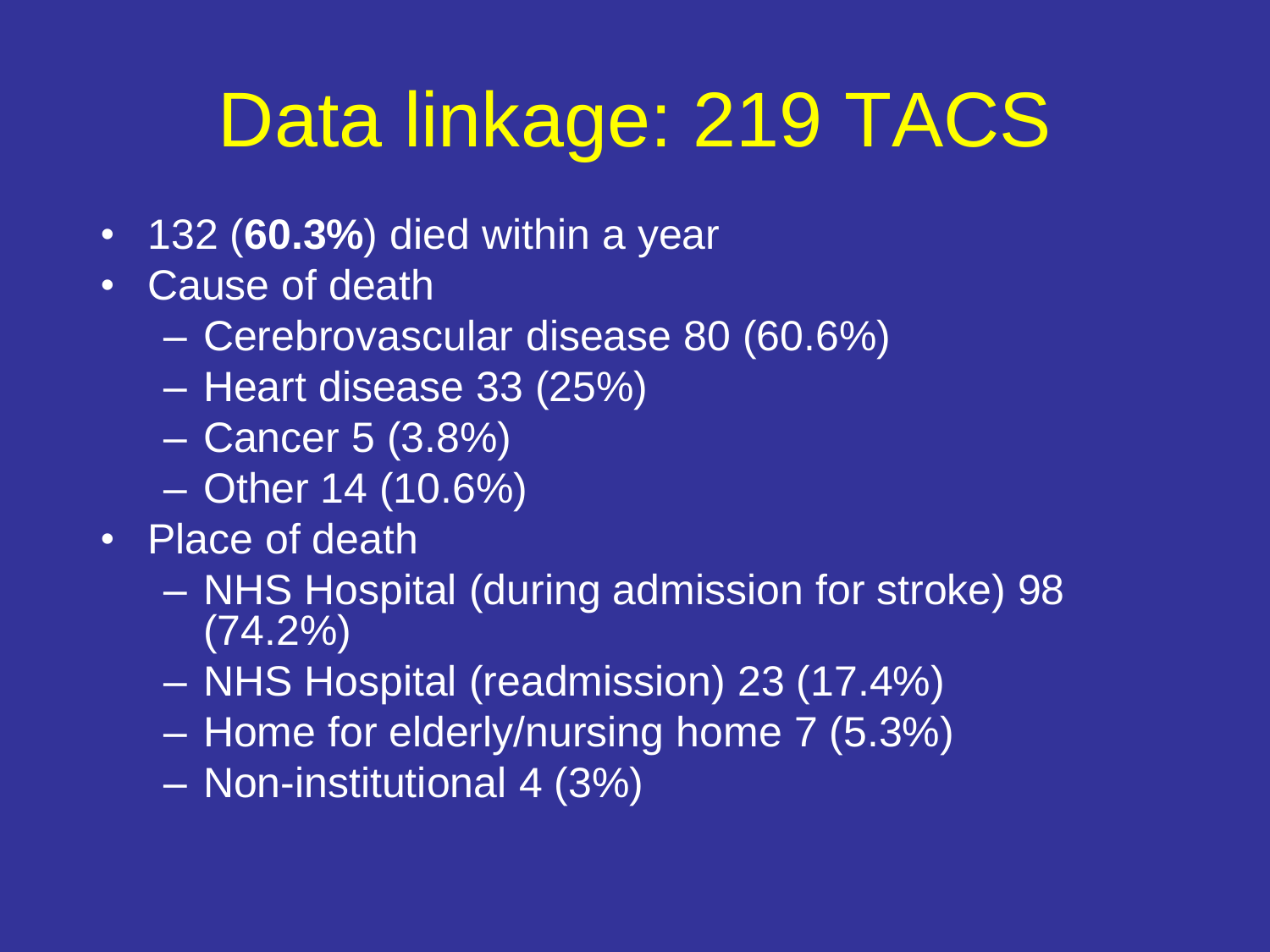# Terminology – "palliative"?

*"I sometimes tell the team to scrap the word 'palliative'... It does give the wrong focus... if they're not dying"*  (hospital doctor)

HCPs struggled with concept of 'palliative' care

Linked with imminent dying

Often associated with stopping tests or treatment rather than adding benefit

Yet HCPs strove for effective communication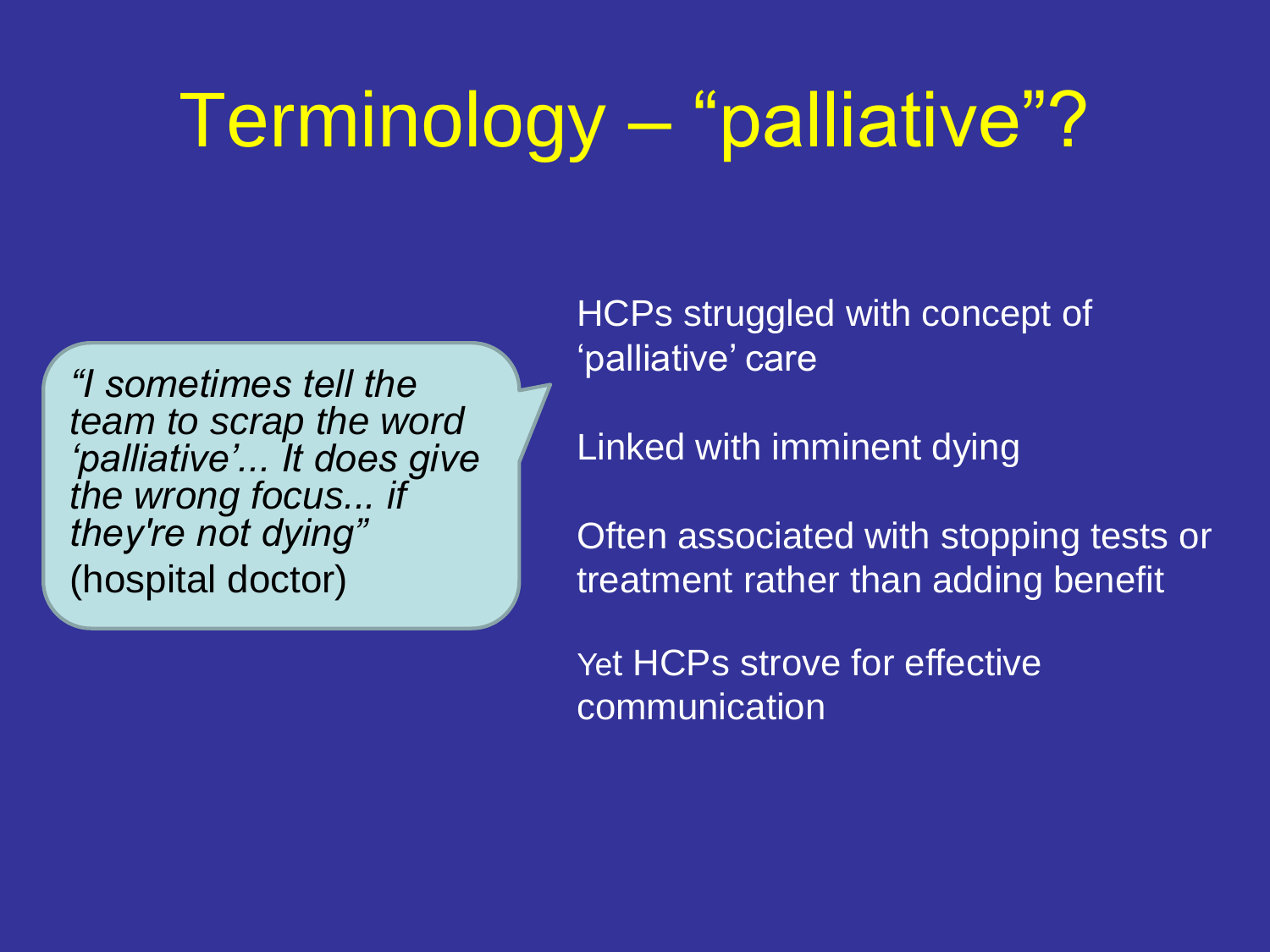## Interviews: purposive sample

| <b>Patient participants (n=34)</b>  | <b>Number</b>                     |
|-------------------------------------|-----------------------------------|
| Median age (range)                  | 75 years (20-98)                  |
| Gender                              | 20 female                         |
| First or recurrent stroke           | 29 first; 5 recurrent             |
| Modified Rankin score (0-6)         | $22=5$ ; 12=4                     |
| Feeding: nasogastric or gastrostomy | 18 tube feeding; 15 no oral route |
| Not for CPR                         | 14 DNA CPR form                   |
| Adults with incapacity certificate  | 19 lacked capacity for decisions  |
| Ability to consent to participate   | 12 able to complete own consent   |
| Aphasia                             | 24 with aphasia                   |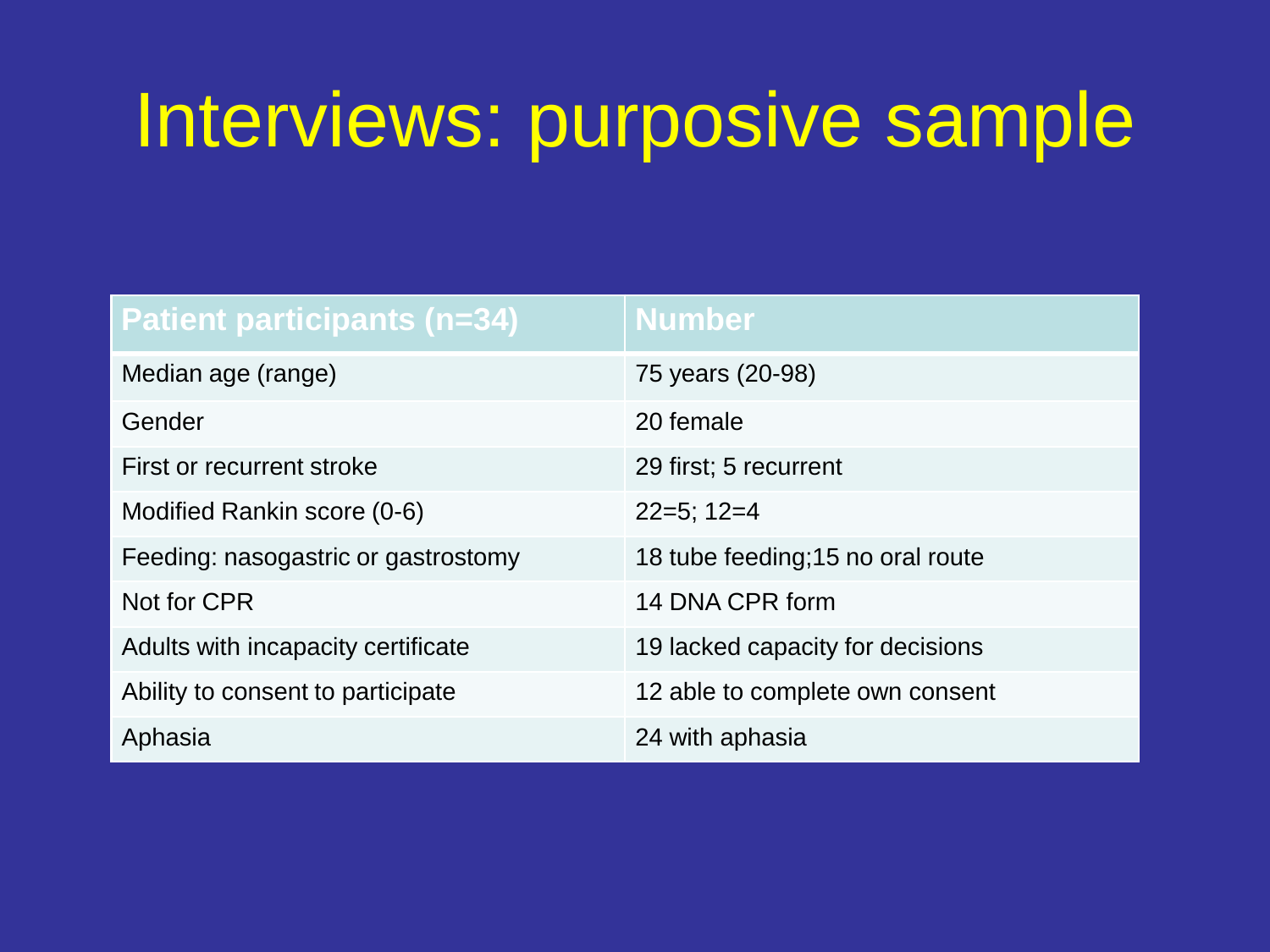## Qualitative interviews

| 34 index patients                       | <b>Baseline</b><br>interview | 6 month<br>interview | 12 month<br>interview | <b>Total</b> |
|-----------------------------------------|------------------------------|----------------------|-----------------------|--------------|
| Patient alone                           | 6                            | 5                    | 5                     | 16           |
| Joint patient and carer                 | $5\overline{)}$              | 4                    | 2                     | 11           |
| Carer alone                             | 21                           | 5                    | $\overline{4}$        | 30           |
| Bereavement (family carer)              | 2                            | 7                    | $\overline{0}$        | 9            |
| Health and social care<br>professionals | 16                           | 12                   | 5                     | 33           |
| <b>Total</b>                            | 50                           | 33                   | 16                    | 99           |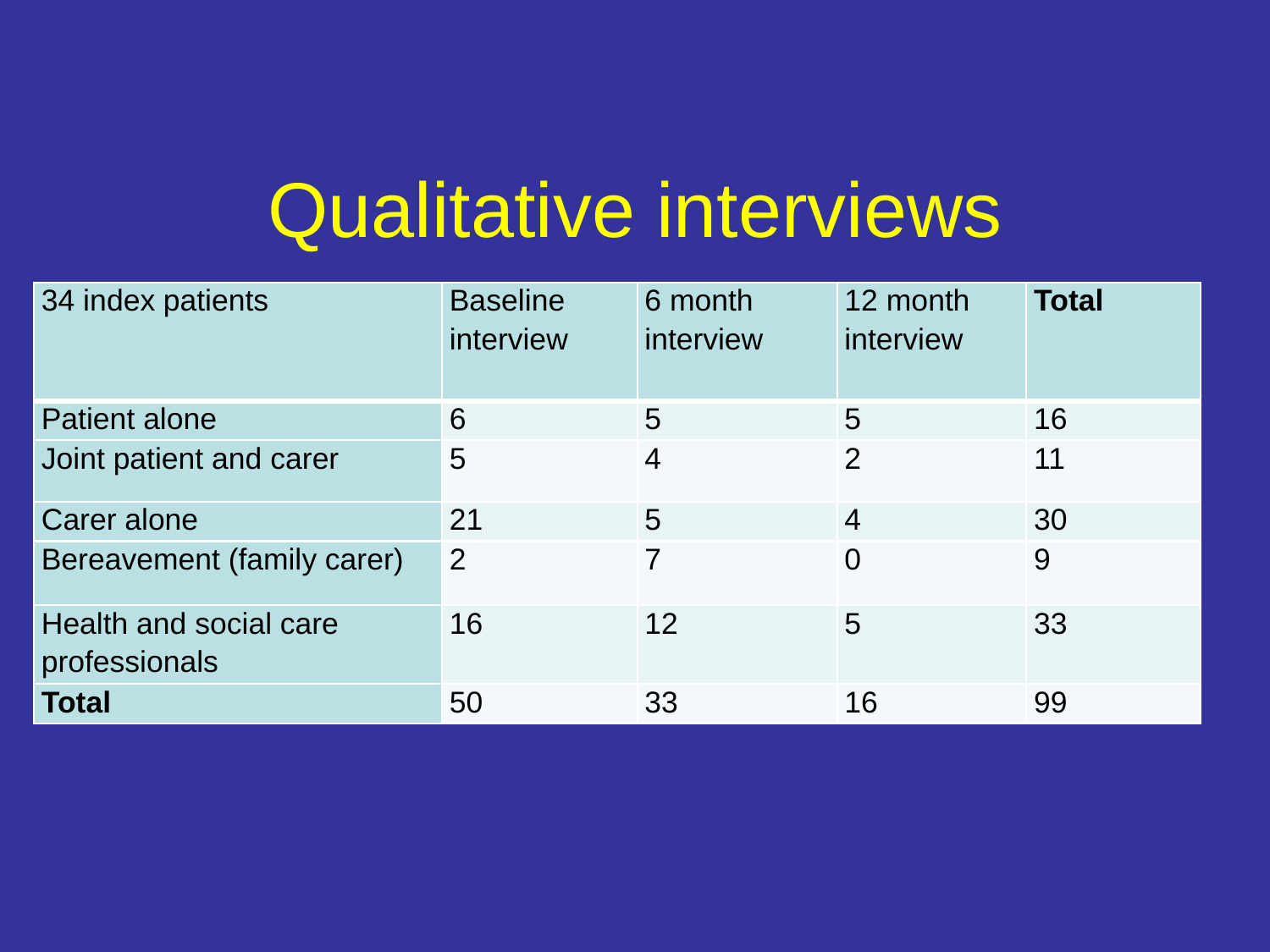### Phase 1 – Decisions and uncertainty

#### Difficult life and death decisions from outset

Uncertainty of prognosis

"*I felt helplessness, I felt as if my mother was dead but yet she wasn't dead. I felt guilty because I had phoned the ambulance and I thought perhaps I shouldn't have phoned the ambulance and then she would have died, and perhaps that would have been better"* (L03.1 daughter)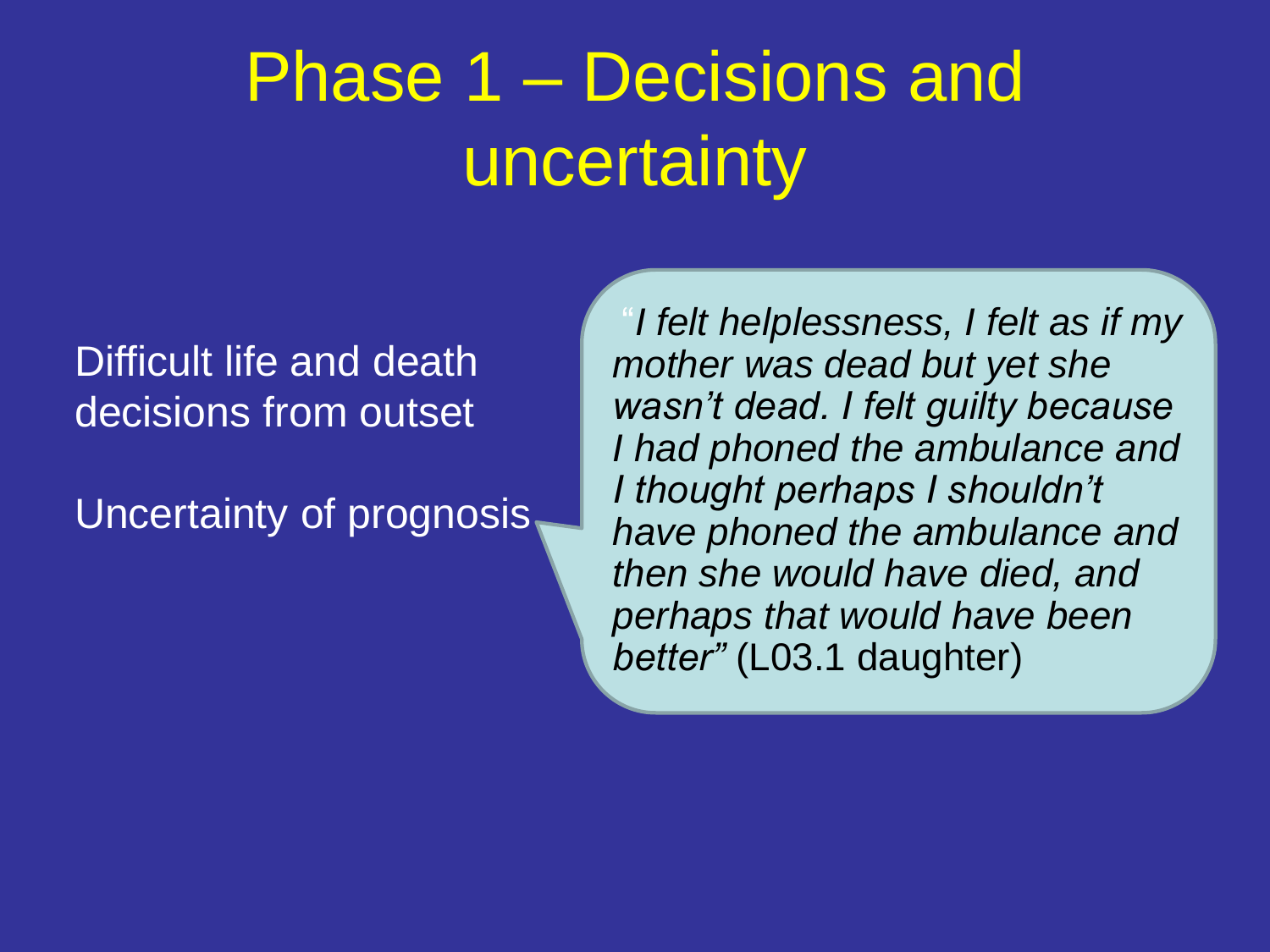## Phase 1: Rehabilitation focus

**Optimism** 

Focus on active rehab, recovery, motivation, successful discharge

> *"We need her to really try hard so we need to keep her thinking it's going to get better otherwise she won't commit and then you won't get the same outcome. You're very positive even though you think long term it might not happen"*  (physiotherapist)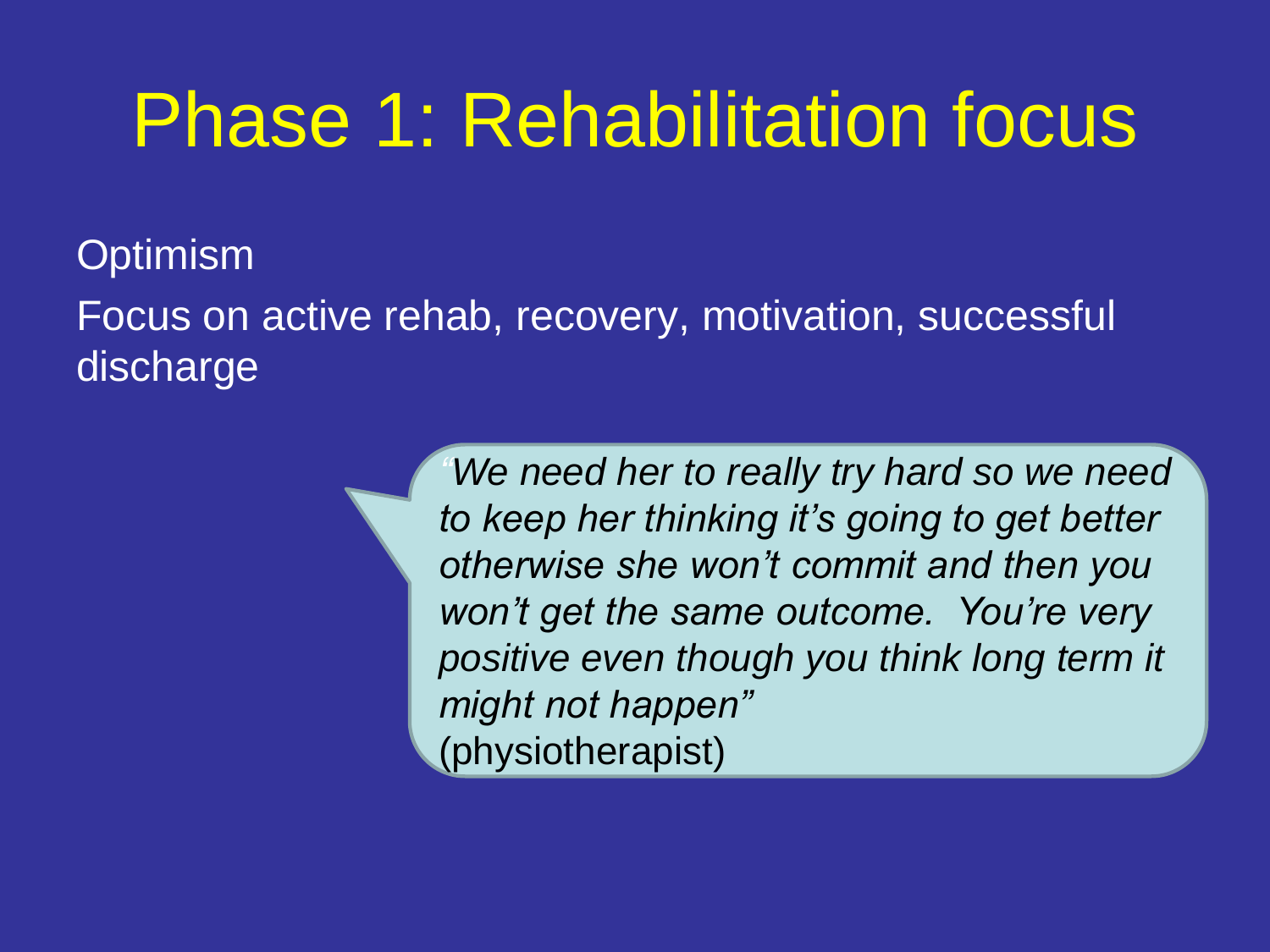## Phase 2: "A life worth living"?

Existential and psychological distress

Those with better physical recovery grieved for former life

*"I remember saying to my daughter, I feel so disabled, and that upsets me, because what does the future hold at this moment – nothing worthwhile looking forward to. So then I got told off and she said what about the man who comes in the afternoon and is in a wheelchair? I said I know. I mustn't be like that, but it is how I feel"* (patient)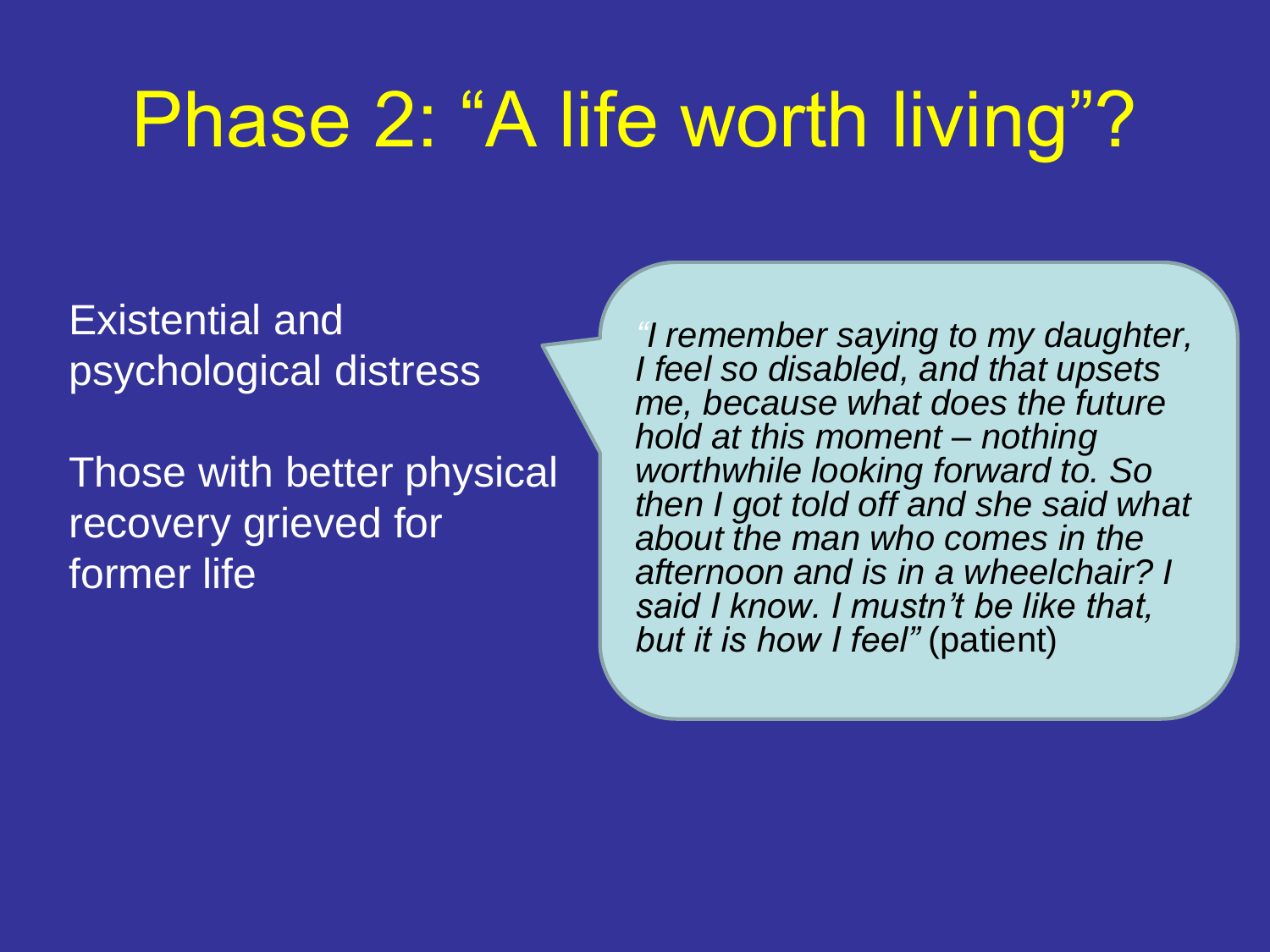### Phase 3: Resources, quality of life

Difficulty in accessing services and equipment

- ramps
- wheelchairs

Social situation & resources

- family carer at home
- type of housing
- finance private therapy

*"Yes you can bring people back from these severe strokes but I don't feel that the infrastructure is there to give them a reasonable quality of life. It's like bringing someone back from a major stroke and then putting them in solitary confinement…"* (Bereavement interview daughter)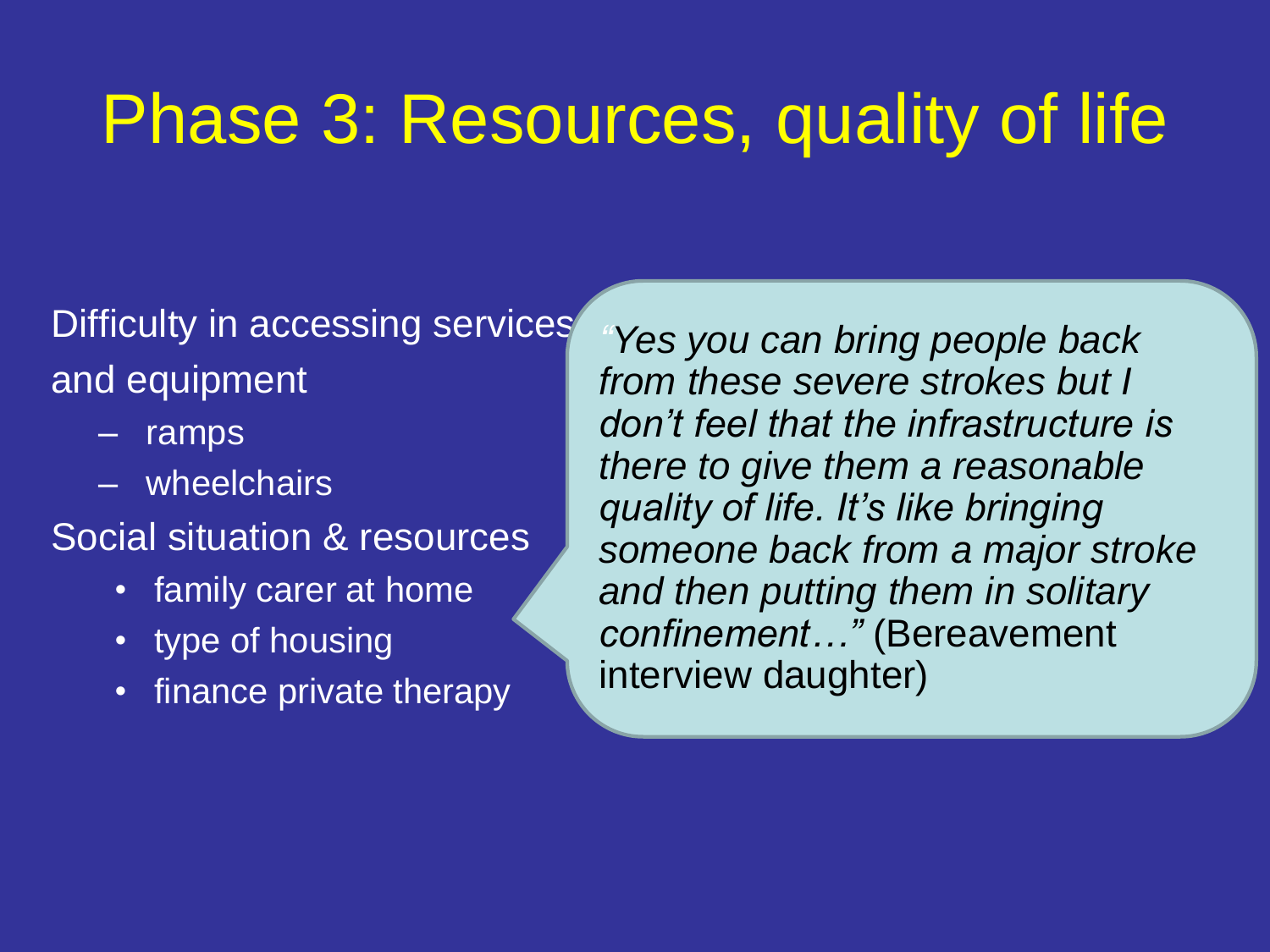### Family communication preferences

Families would welcome realistic early information on likely poor outcome

*"If we'd had honesty from the start, rather than the end of the process, we would have done things differently… rather than pushing him, pushing him for something that was never going to happen."*  (bereavement interview with daughter)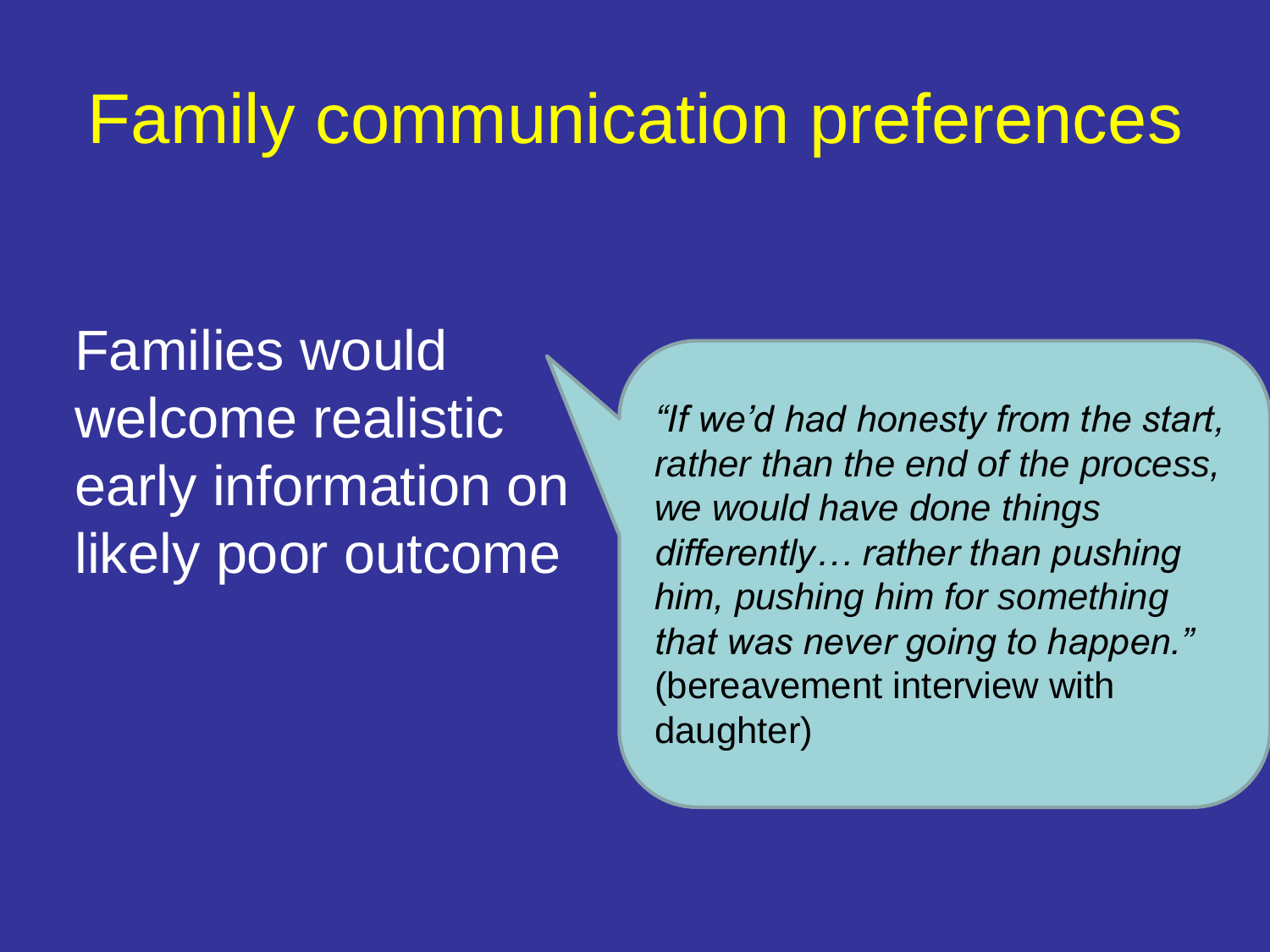### Family communication preferences

### But some upset by direct approaches

*"Doctor X, she was a very nice person, but she really took me unawares when she said "what do you think of your mother-in-law's quality of life?" And she said "we could stop feeding her" and I thought no, I couldn't cope with that. It's not for us to decide how long she's going to live. I was really, really upset. I said you can't do that and she left it at that"*  (bereavement interview daughter-in-law )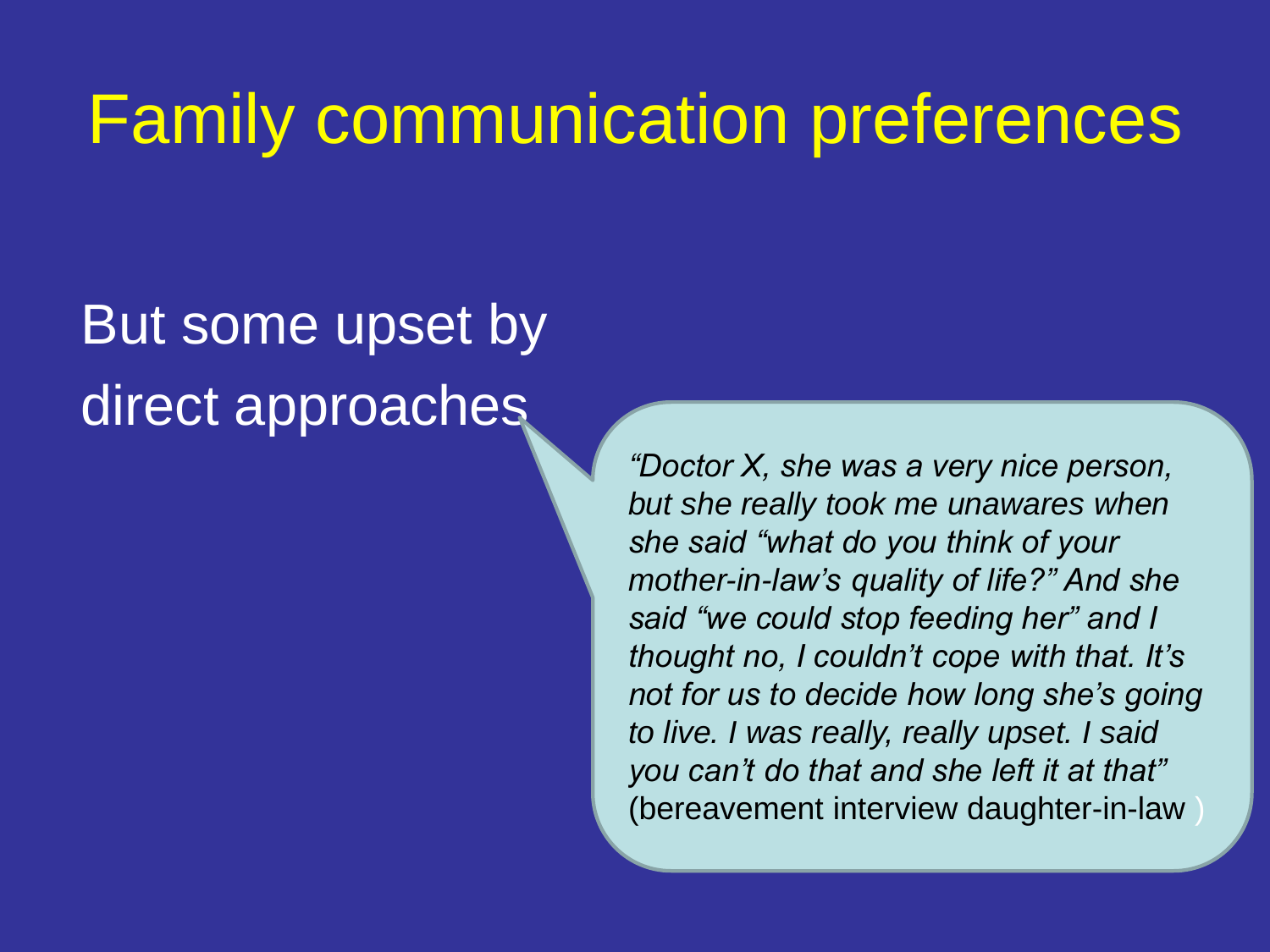J R Coll Physicians Edinb 2018; 48: 217-224 | doi: 10.4997/JRCPE.2018.305

**ORIGINAL RESEARCH PAP** 

The key challenges of discussing end-oflife stroke care with patients and families: a mixed-methods electronic survey of hospital and community healthcare professionals

F Doubal<sup>1</sup>, E Cowey<sup>2</sup>, F Bailey<sup>3</sup>, SA Murray<sup>4</sup>, S Borthwick<sup>5</sup>, M Somerville<sup>6</sup>, C Lerpiniere<sup>7</sup>, L Reid<sup>8</sup>, K Boyd<sup>9</sup>, G Hynd<sup>10</sup>, GE Mead<sup>11</sup>

J R Coll Physicians Edinb 2018; 48: 217–224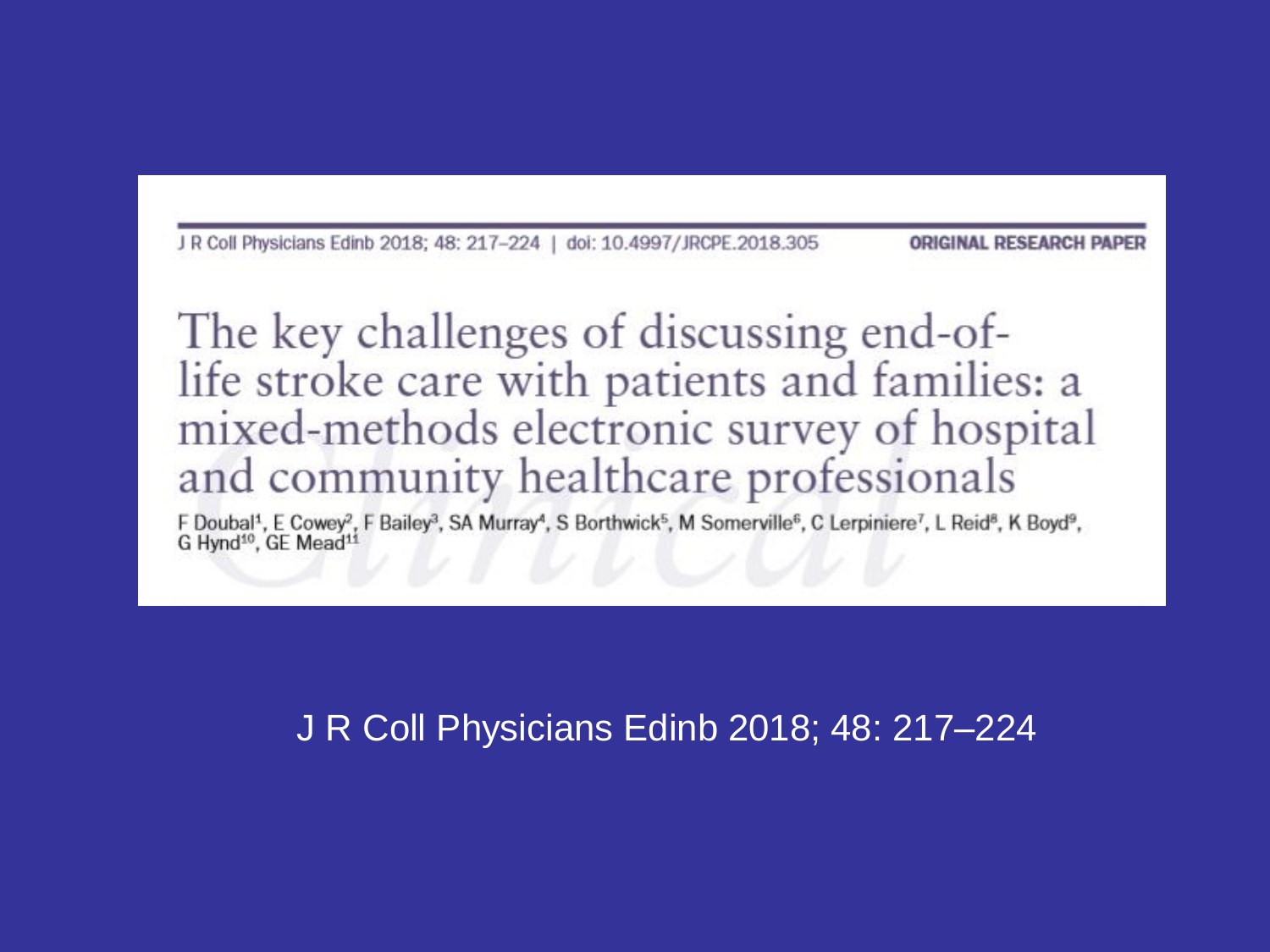## Quantitative data

599 healthcare professionals responded. Educational topics either 'definitely' or 'probably needed'

- Ensuring consistent messages to families and patients (88%)
- Resolving conflicts among family members (83%)
- Handling unrealistic expectations (88%)
- Involving families in discussions without them feeling responsible for decisions (82%)
- Discussion of prognostic uncertainties (79%)
- Likely mode of death (72%)
- Oral feeding for 'comfort' in patients at risk of aspiration  $(71\%)$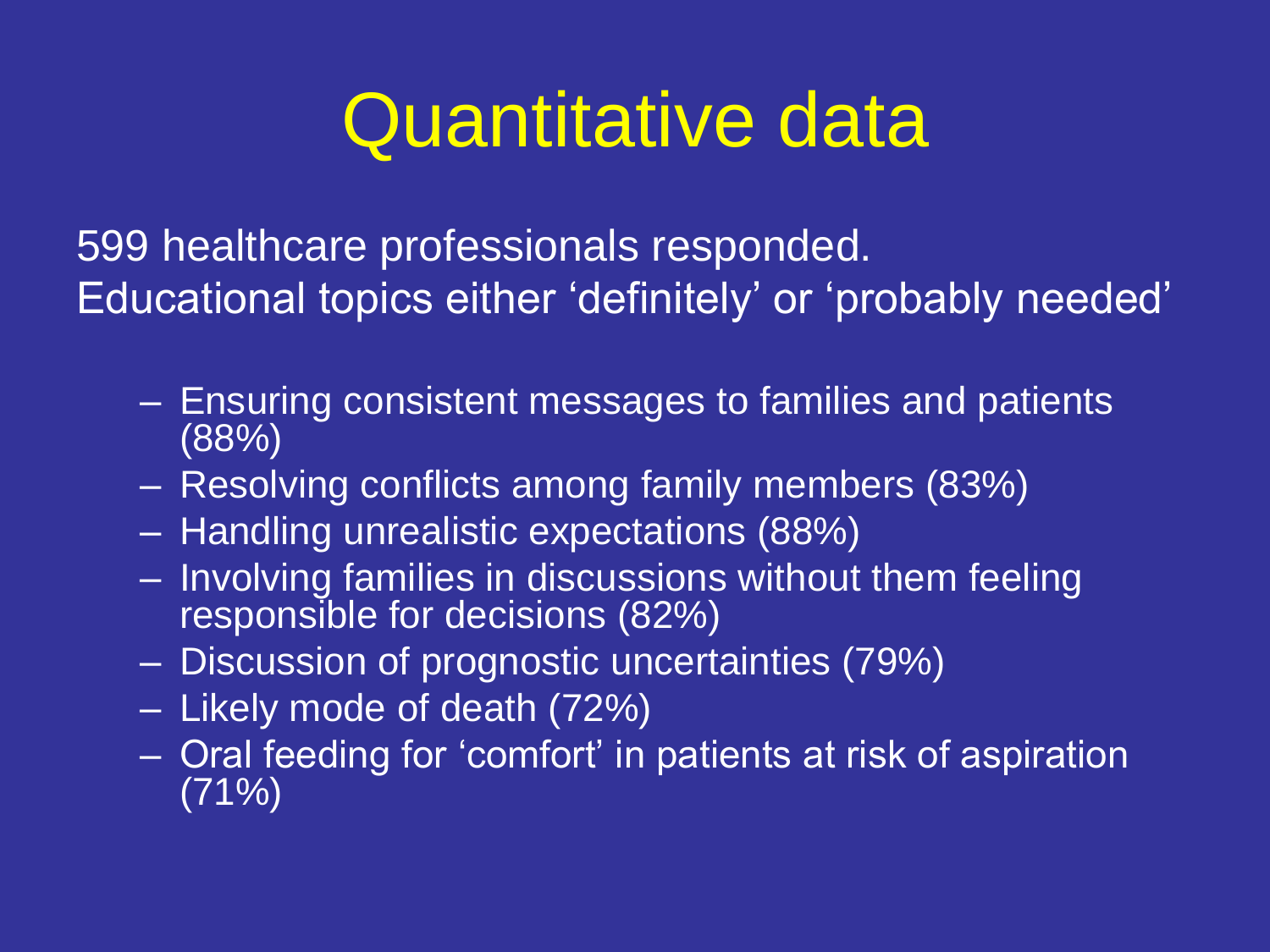How is professional "truth-telling" perceived by carers? Secondary analysis of 20 transcripts from 15 carers of patients with Total Anterior Circulation Stroke?

- Bidirectional process
- Perceptions are complex
- Healthcare professionals (HCPs) view "the truth" through a lens of their own worldview, knowledge & prior experience
- HCP expressions of "the truth" (e.g. prognosis) seen through carers' "lenses"
- Carers' understanding can change as "the truth" is constructed over time
- What a carer says can be influenced by concern for what the HCP thinks of them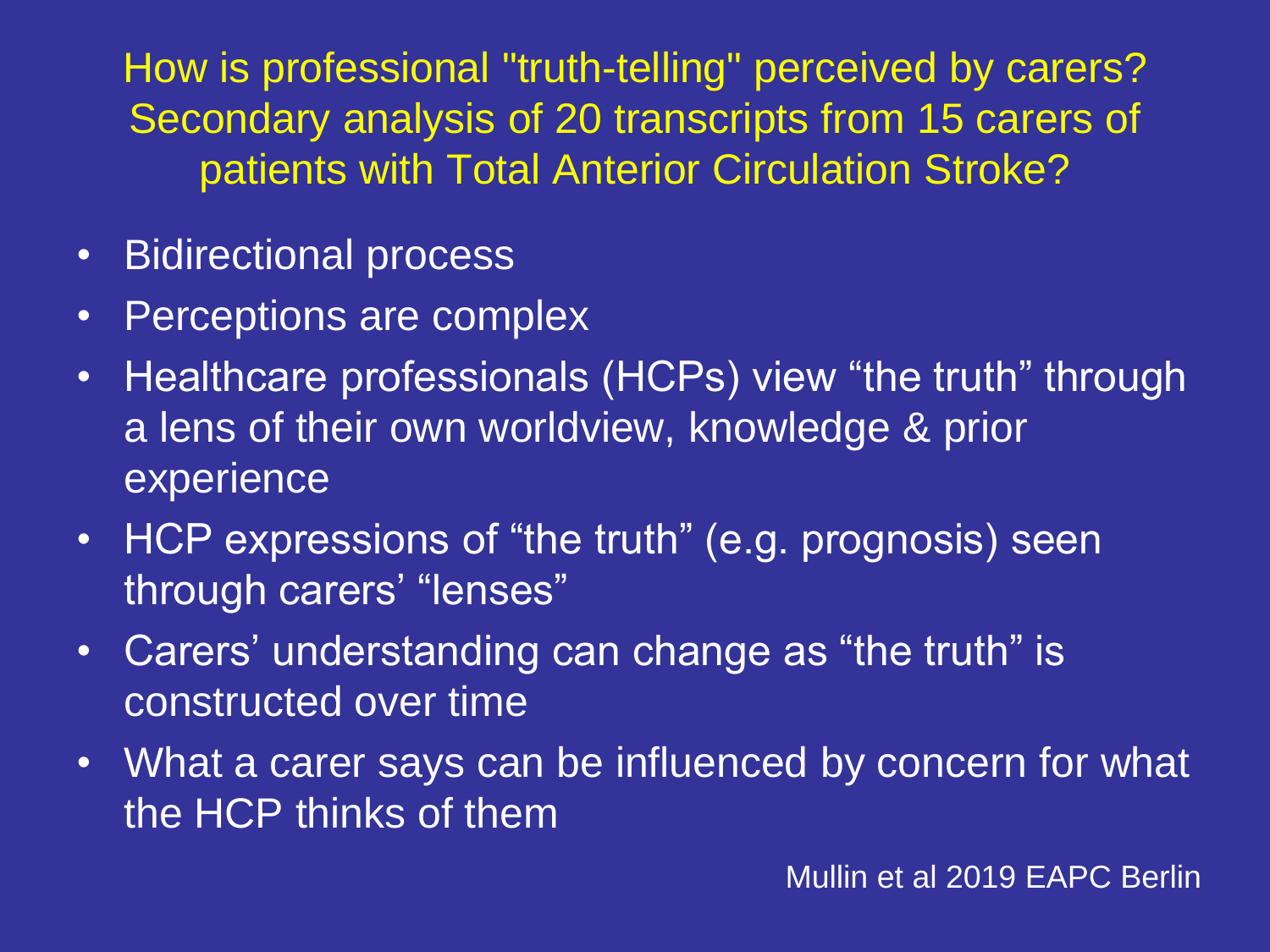

#### Mullin et al 2019 EAPC Berlin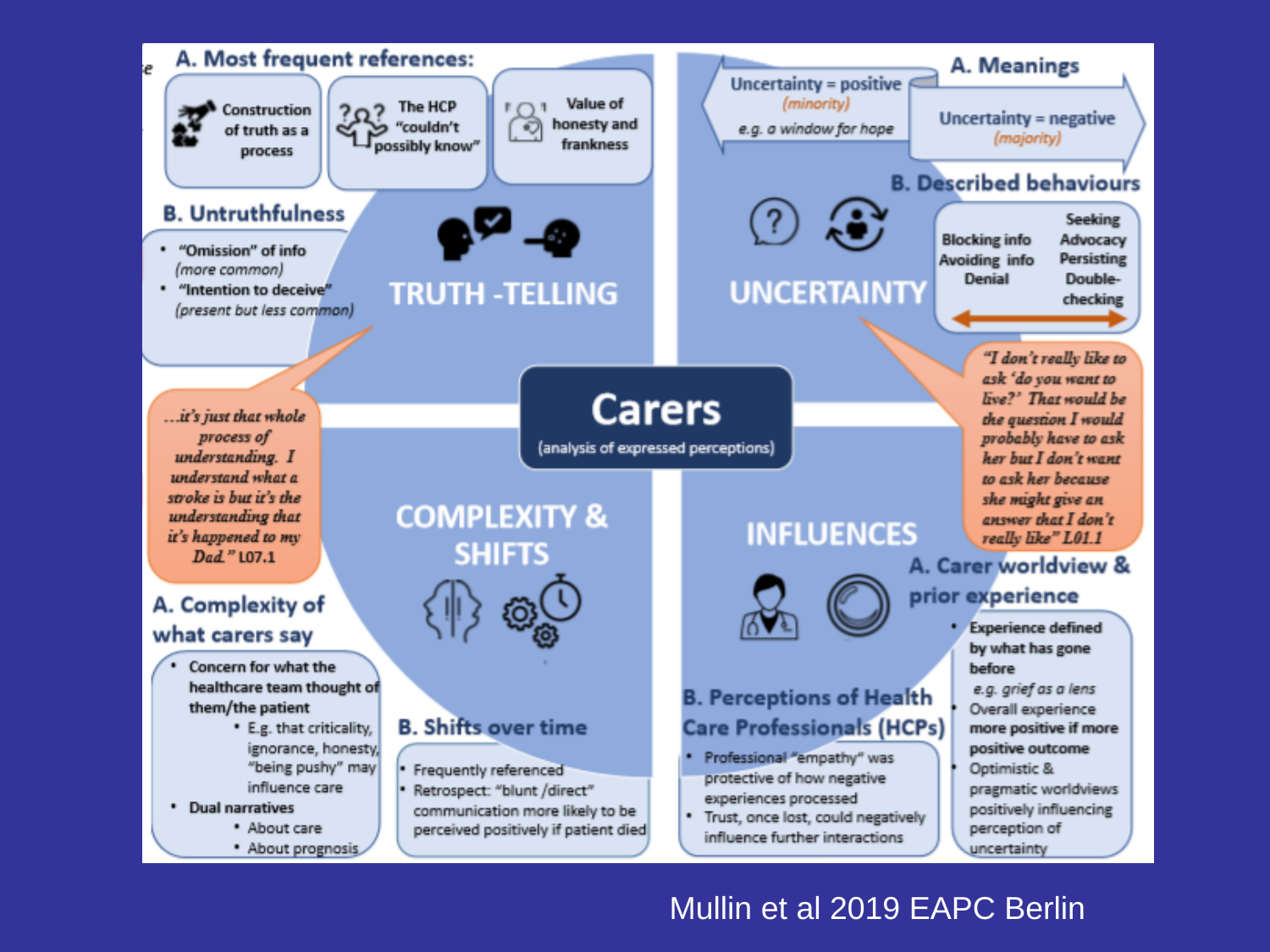# What is the 'truth' for people with acute severe stroke?

- Prognosis
	- Not just death or survival
	- Walk again?
	- Oral feeding?
	- Continence?
	- Living in a nursing home or at home?
- How can we do better?
	- Better prognosis models
	- Ability to talk about uncertainty
	- Integrating patient and carers views to reach a shared decision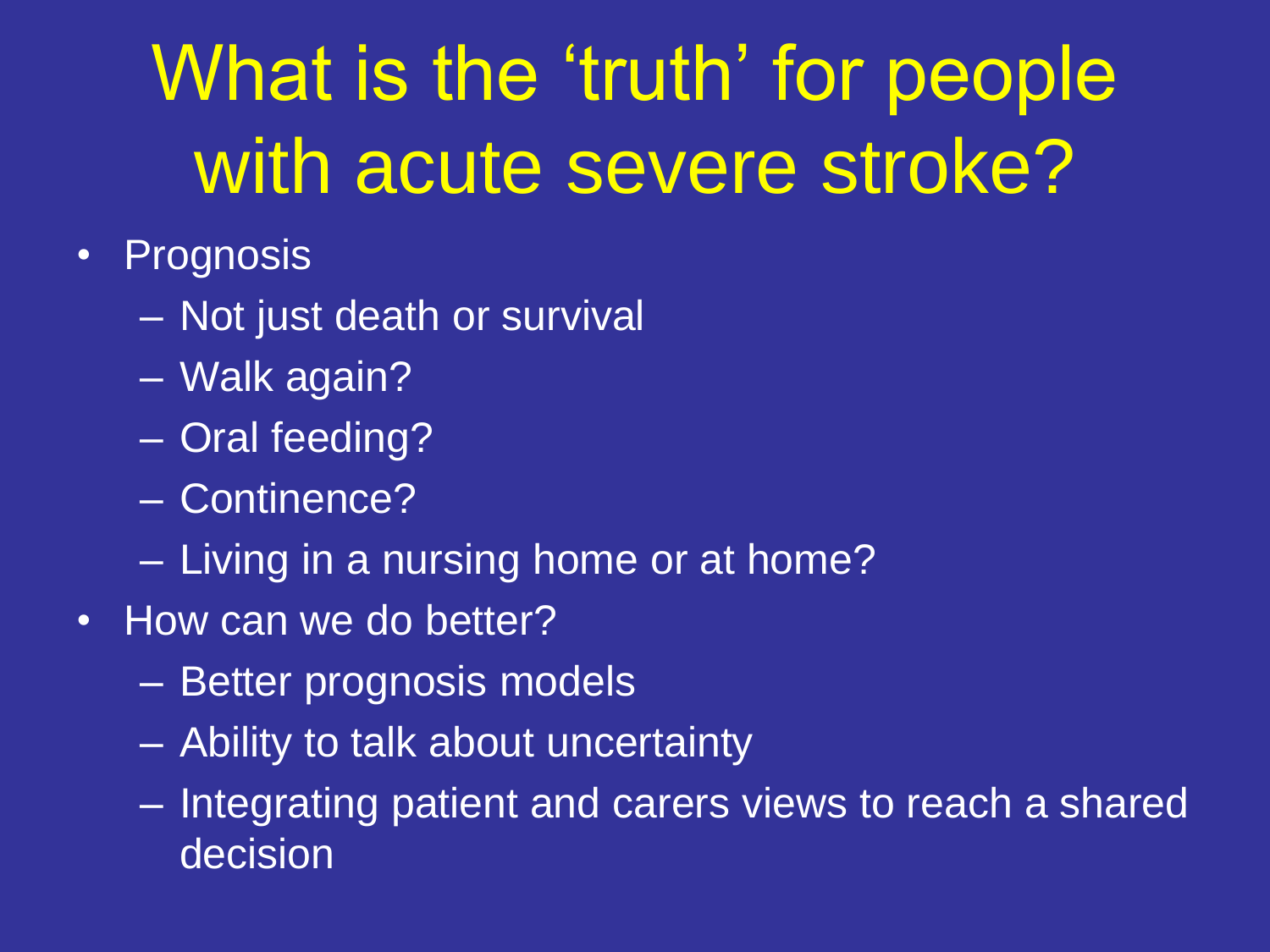# How else can care be improved?

- Families would like 'statistics' and viewing of brain scan
- Very early discussions about likely outcome (death and level of disability) could be more direct
- Avoid 'dual narratives' (family expecting poor outcome but health care professionals being 'positive')
- Acknowledge and address grief (anticipatory, loss of 'former self' and bereavement)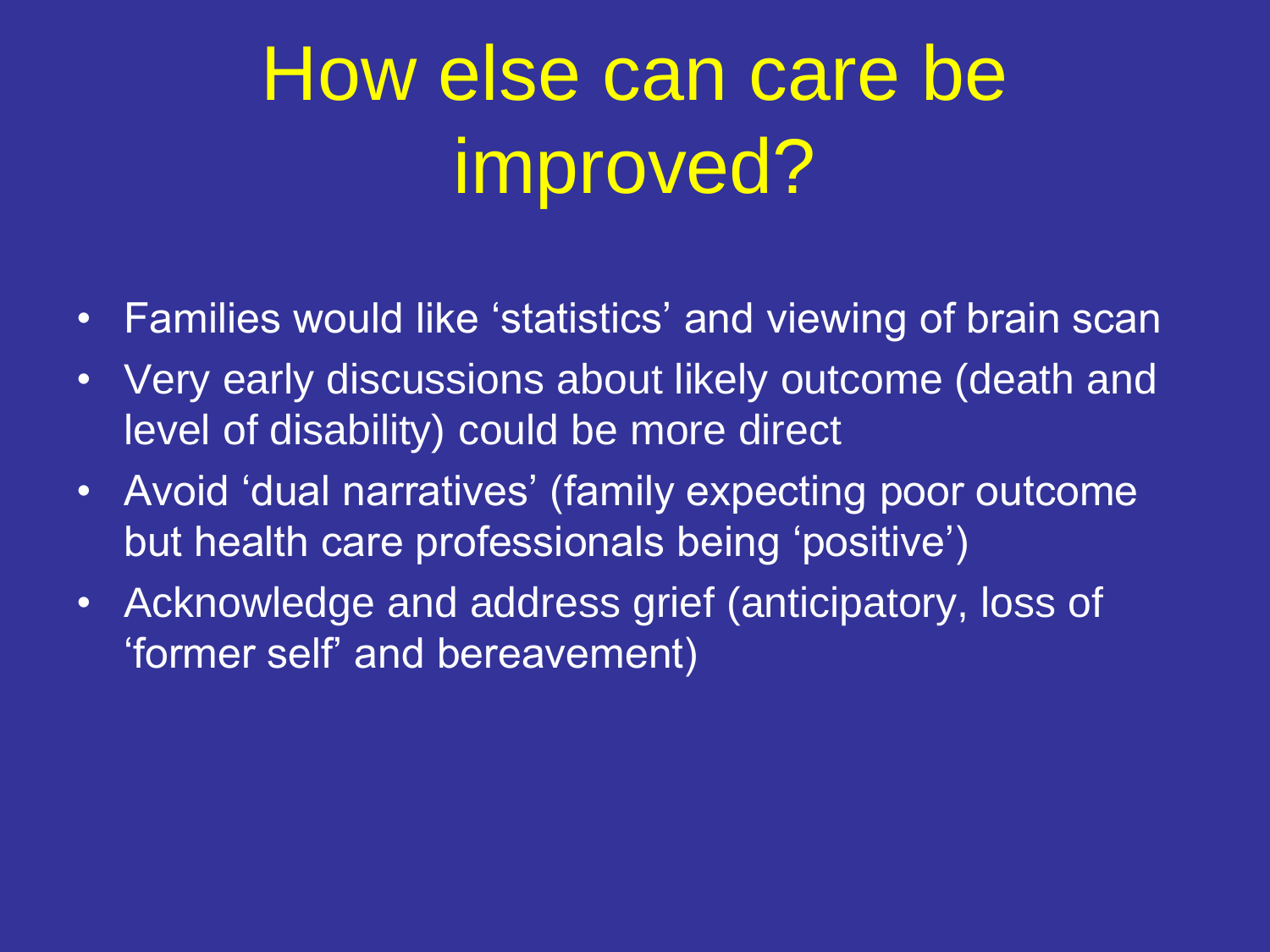# On-line resource for health care professionals



https://www.chss.org.uk/health-professionals/training-and-education/stars/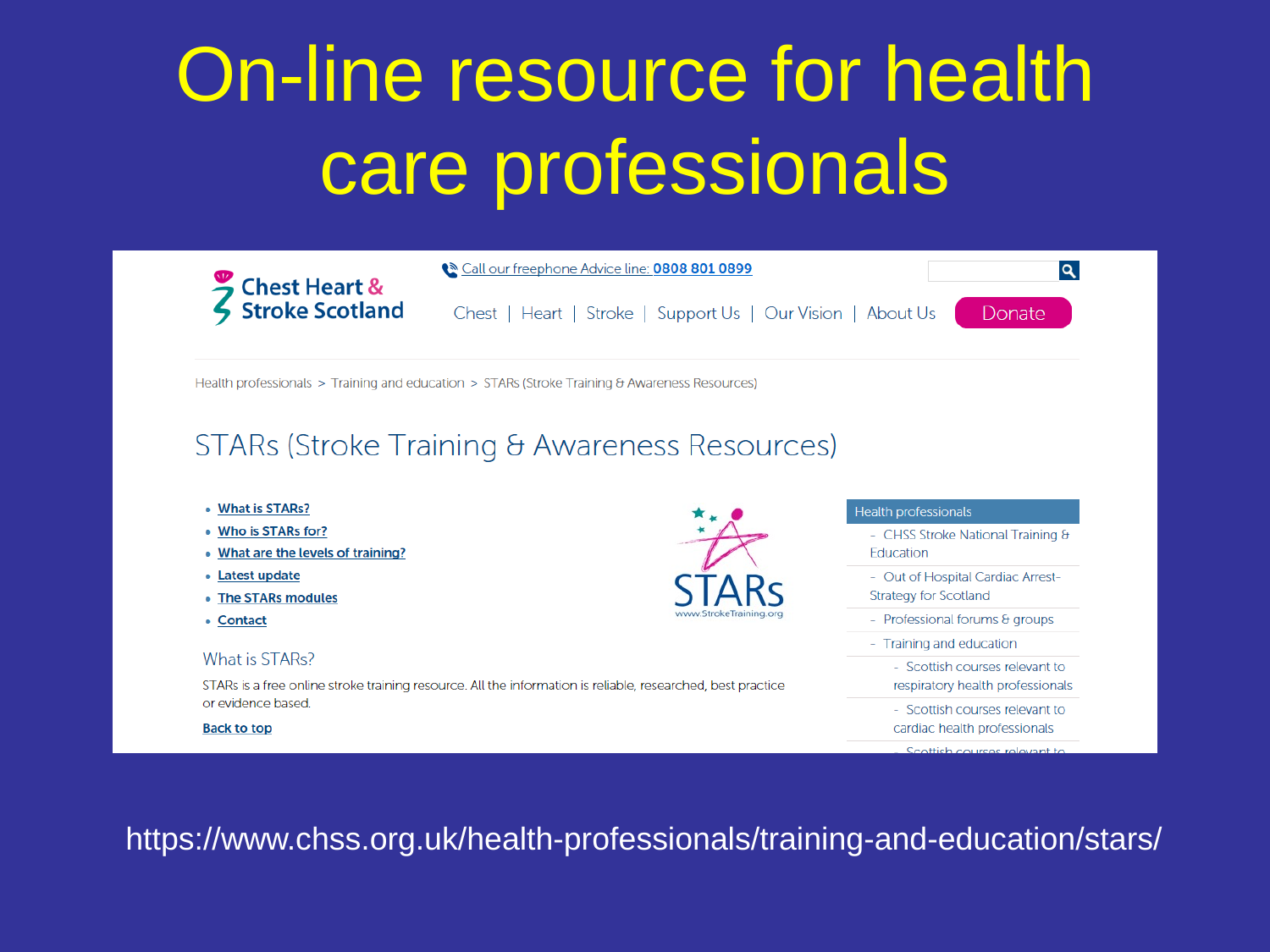# Measuring the effectiveness of a palliative care intervention

- Stroke trials usually use 'death or severe disability' as a 'bad' outcome
- For people with severe stroke-these outcomes are unavoidable
- Need other outcomes

– Delphi consensus study to agree on best 'outcomes'- will be launched in July 2019 experts including stroke survivors and carers are now needed.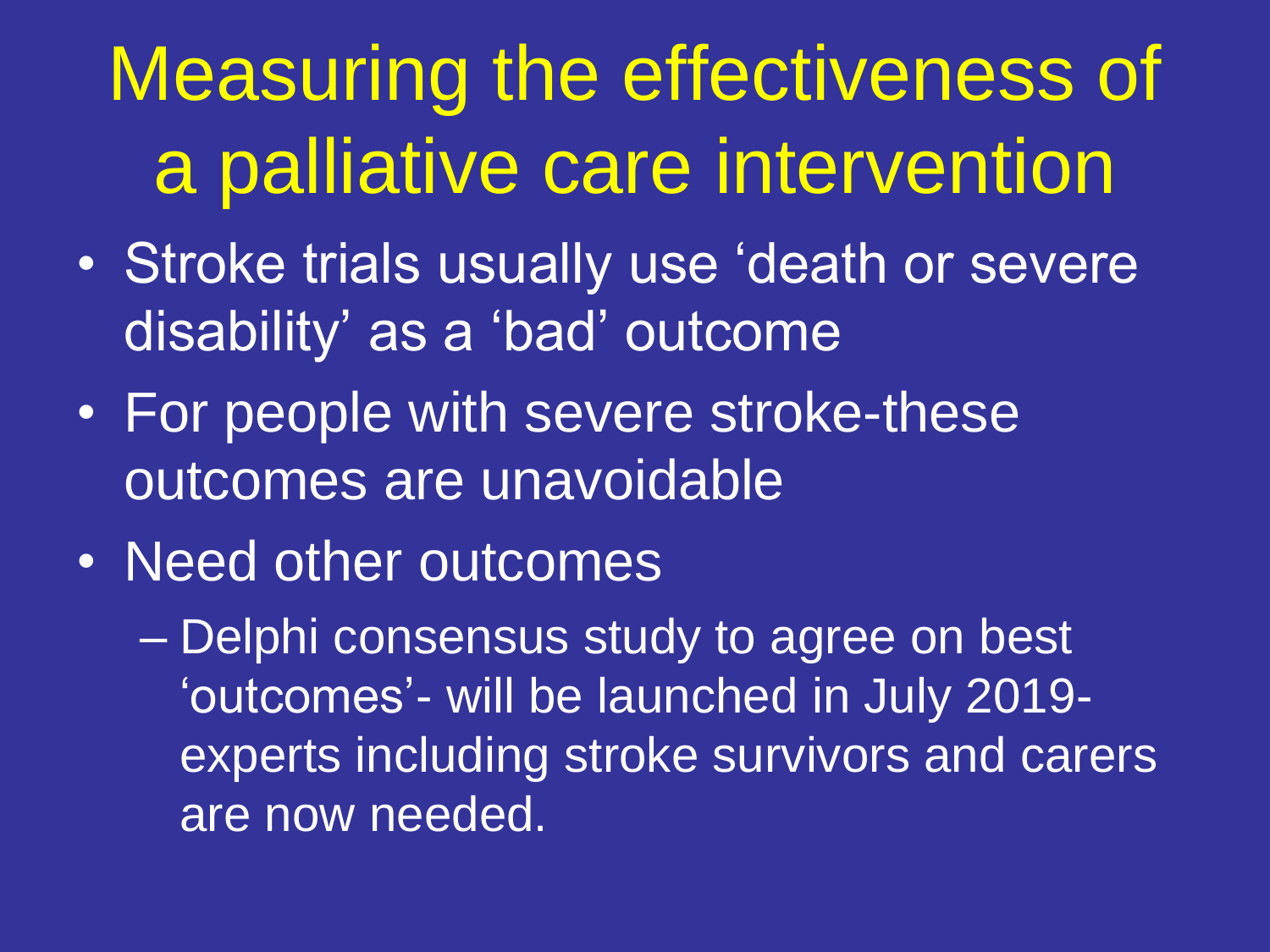### For discussion

- Stroke care already includes aspects of the WHO definition of palliative care but is the term 'palliative' helpful?
- Multiple challenges exist around 'truth telling' and early decision making-'should this be the focus of a 'palliative care' intervention in stroke?
- What should be the primary outcome (and secondary outcomes) in a future trial of 'palliative care' in stroke?